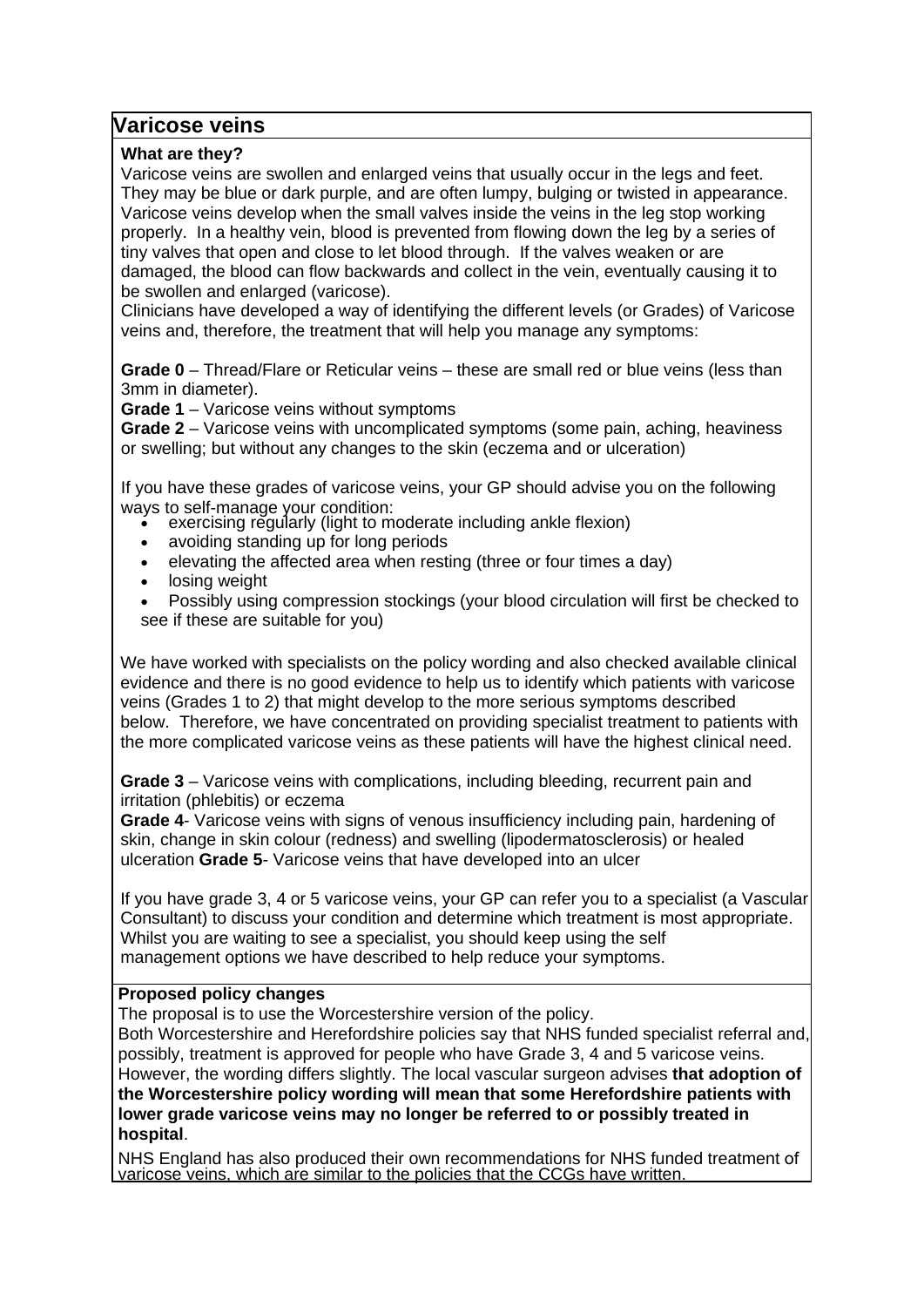## **Estimated impact**

Because the policies are very similar, and because we cannot access the level of information that would tell us how many patients in Herefordshire would no longer be referred in for a specialist appointment about their varicose veins, we are not able to estimate the true impact.

However, we can reassure you that:

1. all patients in Herefordshire and Worcestershire who go to see their GP about their varicose veins will be assessed using the standard Grading of their condition.

2. If their varicose veins are lower grade (0-2), patients will be given self-management advice to help them with their condition.

3. If their varicose veins are clinically more significant (grade 3 to 5) then patients will be referred to see a specialist for a discussion about the appropriate treatment of their condition.

If your GP is concerned about your condition, he or she also has access to specialist "advice and guidance" which means that they can discuss your condition with a specialist and together they can make a joint decision about what treatment you may need to access, to help you.

Also, the CCGs have a dedicated process, the Individual Funding Request process, which is set up to consider requests for NHS funded treatment that is not normally available on the NHS. Therefore, if your GP and specialist believe that special consideration needs to be made for a particular patient, they can contact the CCG to make that case; giving the CCG clear clinical information about how the patient is clinically exceptional (different) to any other patient with the same condition in our population. This process is only used in unusual circumstances and making an application does not guarantee NHS funding.

## **Have your say**

**Survey** - You can give us your views by competing the survey: <https://www.surveymonkey.co.uk/r/HWCCGPolicyAlignment>

**Email** - You can email any comments or queries to: [hw.engage@nhs.net](mailto:hw.engage@nhs.net) **Telephone** - Or call us at 01905 681978

#### **Please give your views by Monday 23 March 2020. Additional Information**

## **Original Herefordshire Policy:**

Prior Approval (Restricted) - This policy applies to endovenous laser ablation and all other treatments.

## **The CCG will fund the provision of specialist advice and surgery if clinically appropriate for patients with the following grades of varicose veins:**

Grade 3: Varicose veins with complications, including bleeding, recurrent phlebitis or eczema

Grade 4: Signs of venous insufficiency – lipodermatosclerosis or healed ulceration Grade 5: Active leg ulceration

The CCG does NOT fund referral or surgical intervention for patients with lower grade varicose veins (grades 0, I and II); this includes patients with symptomatic but uncomplicated varicosities.

## **Complications might include:**

• Varicose veins which have bled and are at risk of bleeding again (immediate referral recommended). OR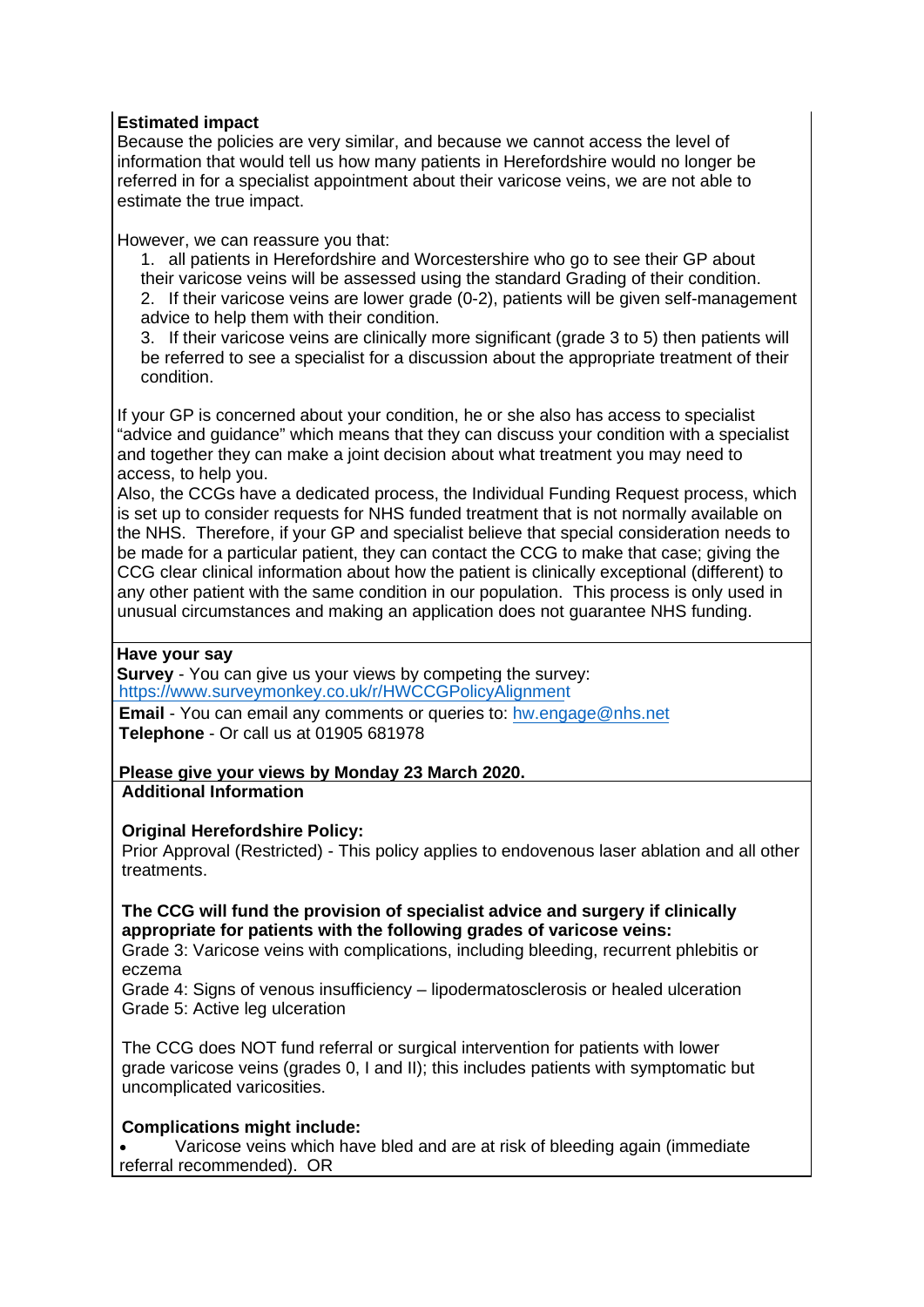- A history of varicose ulceration OR
- Signs of prolonged venous hypertension (haemosiderin pigmentation, eczema, induration lipodermatosclerosis), or significant oedema associated with skin changes) OR
- Superficial thrombophlebitis in association with varicose veins OR

• Significant symptoms attributable to chronic venous insufficiency which are resulting in significant functional impairment.

This is because if the above NICE and RCS criteria are met the Varicose Vein treatments detailed above are likely to reduce the likelihood of disease progression and improve quality of life by reducing symptoms.

**Varicose Vein Grading -** Description of grading for varicose veins varies from source to source but is generally in accordance with the following which, in increasing order of severity, will be used for the purpose of this policy:

Grade 0: Thread/Flare/Reticular veins - These are small red / blue venular flares. Reticular veins are easily visible small blue veins (less than 3mm diameter), not associated with large vein valvular incompetence. These may be unsightly but are of cosmetic concern only. Grade 1: Varicose veins without symptoms - Patients with truncal varicosities which may be

associated with large vessel valvular incompetence but are asymptomatic. Grade 2: Uncomplicated varicose veins with symptoms such as pain, aching, heaviness or swelling in the absence of ulceration and/or skin changes. This may be gross varicose veins that are asymptomatic or moderate veins that cause mild itching, mild oedema and/or mild aching in the absense of ulceration and/or skin changes.

Grade 3: Varicose veins with complications, including bleeding, recurrent phlebitis or eczema. Obvious thrombophlebitis, bleeding from varicose veins or present with objective evidence of venous hypertension – pitting oedema, lipodermatosclerosis or varicose eczema

Grade 4: Signs of venous insufficiency – lipodermatosclerosis or healed ulceration. This group includes healed varicose ulcers, inflamed lipodermatosclerosis, infected varicose eczema and severe extensive thrombophlebitis.

Grade 5: Active leg ulceration

Note: compression hosiery should not be offered to treat varicose veins unless interventional treatment is unsuitable.

## **Original Worcester Policy:**

Prior Approval (Blueteq)

Grade 0 - Thread/Flare/Reticular veins

Grade 1 - Varicose veins without symptoms

Grade 2 - Uncomplicated varicose veins with symptoms such as pain, aching, heaviness or swelling in the absence of ulceration and/or skin changes Referral & Surgical/Other Intervention NOT SUPPORTED

Conservative management recommended including where appropriate:

- light to moderate exercise (ankle flexion)
- daily elevation three or four times a day
- weight loss

Consideration may also be given to compression hosiery.

Grade 3 - Varicose veins with complications, including bleeding, recurrent phlebitis or eczema

Grade 4 - Signs of venous insufficiency – lipodermatosclerosis or healed ulceration